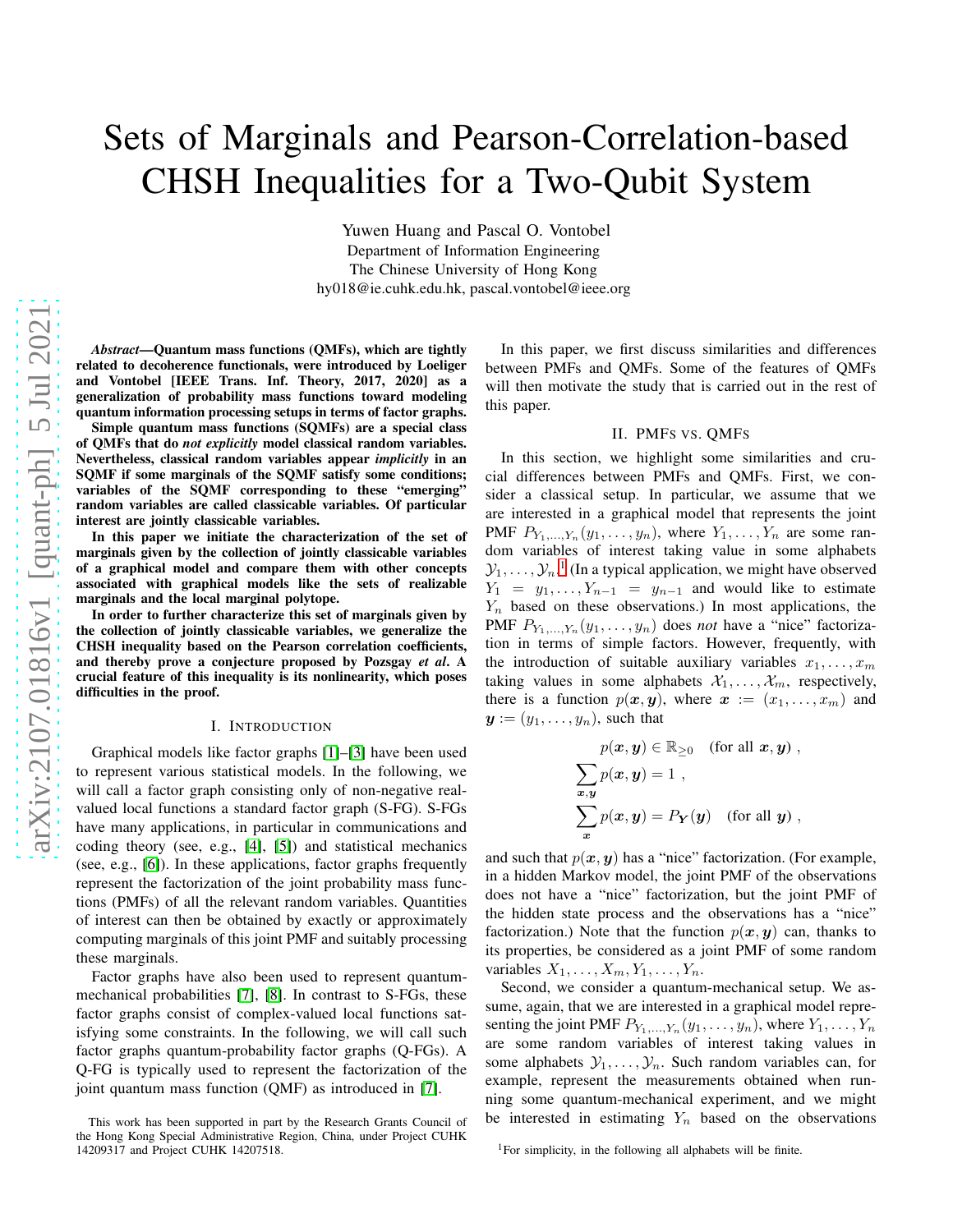$Y_1 = y_1, \ldots, Y_{n-1} = y_{n-1}$ . As in the classical case, the PMF  $P_{Y_1,...,Y_n}(y_1,...,y_n)$  usually does *not* have a "nice" factorization in terms of simple factors. Moreover, standard physical modeling of quantum-mechanical systems shows that introducing a function  $p(x, y)$  as defined above does usually *not* help toward obtaining a function with a "nice" factorization. However, in many quantum-mechanical setups of interest, with the introduction of suitable auxiliary variables  $x_1, \ldots, x_m, x'_1, \ldots, x'_m$  taking values in some alphabets  $\mathcal{X}_1, \ldots, \mathcal{X}_m, \ \mathcal{X}'_1, \ldots, \mathcal{X}'_m$  (with  $\mathcal{X}'_i = \mathcal{X}_i, \ i \in \{1, \ldots, m\}$ ), there is a function  $q(x, x', y)$ , called quantum mass function (QMF) [\[7\]](#page-5-5), such that

$$
q(x, x', y) \in \mathbb{C} \quad \text{(for all } x, x', y) ,
$$
  

$$
\sum_{x, x', y} q(x, x', y) = 1 ,
$$
  

$$
q(x, x', y) \text{ is a PSD Kernel in } (x, x') \text{ for every } y ,
$$
  

$$
\sum_{x, x'} q(x, x', y) = P_Y(y) \quad \text{(for all } y) ,
$$

and such that  $q(x, x', y)$  has a "nice" factorization. The major difference between  $p(x, y)$  and  $q(x, x', y)$  is the fact that the former takes value in  $\mathbb{R}_{\geq 0}$ , whereas the latter takes value in C. In particular,  $\sum_{y} q(x, x', y)$  is in general not a PMF over  $(x, x')$ , thereby showing that  $x, x'$  cannot be considered as random variables. (See [\[7\]](#page-5-5) for more details.)

In [\[8\]](#page-5-6), the authors discussed an approach to QMFs where y does *not* appear explicitly anymore, but "emerges" from a QMF. More precisely, they first introduced a simple quantum mass function (SQMF)  $q(x, x')$  that satisfies

$$
q(\mathbf{x}, \mathbf{x}') \in \mathbb{C}_{\geq 0} \text{ (for all } \mathbf{x}, \mathbf{x}') ,
$$
  

$$
\sum_{\mathbf{x}, \mathbf{x}'} q(\mathbf{x}, \mathbf{x}') = 1 ,
$$
  

$$
q(\mathbf{x}, \mathbf{x}') \text{ is a PSD kernel in } (\mathbf{x}, \mathbf{x}') .
$$

Afterwards, they defined "classicable" variables.

<span id="page-1-5"></span>**Definition 1.** Let  $\mathcal{I}$  be a subset of  $\{1, \ldots, m\}$  and let  $\mathcal{I}^c :=$  $\{1, \ldots, m\} \setminus \mathcal{I}$  *be its complement. The variables*  $\mathbf{x}_\mathcal{I}$  *are called jointly classicable if the function*

$$
q(\mathbf{x}_{\mathcal{I}}, \mathbf{x}_{\mathcal{I}}') := \sum_{\mathbf{x}_{\mathcal{I}^c}, \mathbf{x}_{\mathcal{I}^c}'} q(\mathbf{x}, \mathbf{x}')
$$

*is zero for all*  $(x_{\mathcal{I}}, x_{\mathcal{I}}')$  *satisfying*  $x_{\mathcal{I}} \neq x_{\mathcal{I}}'.^2$  $x_{\mathcal{I}} \neq x_{\mathcal{I}}'.^2$ 

Note that if  $x<sub>I</sub>$  are jointly classicable, then one can define the function  $p(x_I) := q(x_I, x_I)$ , for which it is straightforward, thanks to the properties of SQMFs, to show that it is a PMF. It is in this sense that random variables  $y_1, \ldots, y_n$  that were omitted when going from QMFs to SQMFs can "emerge" again.[3](#page-1-1)

**Definition 2.** Let  $K$  be a collection of subsets  $I$  of  $\{1, \ldots, m\}$ *such that*  $x<sub>T</sub>$  *is classicable.* 

Example 3. *Consider the Q-FG* N<sup>4</sup> *in Fig. [4,](#page-2-0) whose global function is an SQMF. In that Q-FG, the matrix* ρ *represents a PSD matrix and the matrices*  $U_1$ ,  $U_2$  *are unitary matrices. One can show that for all choices of*  $\rho$ ,  $U_1$ , and  $U_2$ , the collection *K* can be chosen to contain the sets  $\{1, 2\}$ ,  $\{1, 4\}$ ,  $\{2, 3\}$ , and {3, 4}*.*

Interestingly enough, the collection of functions  ${p(x_1)}_{\text{I} \in \mathcal{K}}$  is usually such that there is *no* PMF  $p(x)$ such that for every  $\mathcal{I} \in \mathcal{K}$ , the function  $p(x_{\mathcal{I}})$  can be obtained as a marginal of  $p(x)$ .<sup>[4](#page-1-2)</sup> In general, we can only guarantee that for two sets  $\mathcal{I}_1, \mathcal{I}_2 \in \mathcal{K}$  the following consistency constraint holds:

$$
\sum_{\boldsymbol{x}_{\mathcal{I}_1\setminus\mathcal{I}_2}}p(\boldsymbol{x}_{\mathcal{I}_1})=\sum_{\boldsymbol{x}_{\mathcal{I}_2\setminus\mathcal{I}_1}}p(\boldsymbol{x}_{\mathcal{I}_2})\quad \text{(for all $\boldsymbol{x}_{\mathcal{I}_1\cap\mathcal{I}_2}$)}\ .
$$

Let us comment on these special properties of  $\{p(\boldsymbol{x}_{\mathcal{I}})\}_{\mathcal{I}\in\mathcal{K}}$ :

- It turns out that these special properties of  $\{p(\boldsymbol{x}_{\mathcal{I}})\}_{\mathcal{I}\in\mathcal{K}}$ are at the heart of quantum mechanical phenomena like Hardy's paradox [\[12\]](#page-5-10) and the Frauchiger–Renner paradox  $[13]$ <sup>[5](#page-1-3)</sup>. In fact, the Q-FG N<sub>4</sub> in Fig. [4](#page-2-0) can be used to analyze Hardy's paradox. On the side, note that  $N_4$  also captures the essence of Bell's game [\[14\]](#page-5-12).
- Interestingly, these special properties of  $\{p(\boldsymbol{x}_{\mathcal{I}})\}_{\mathcal{I}\in\mathcal{K}}$  are very similar to the properties of the beliefs in the local marginal polytope of an S-FG (see, e.g.,  $[15]$ ).<sup>[6](#page-1-4)</sup>

The above observations motivate the systematic study of the collection  $\{p(x_{\mathcal{I}})\}_{\mathcal{I}\in\mathcal{K}}$  for a given SQMF. Indeed, one key contribution of this paper is to study this collection for the Q-FG  $N_4$  in Fig. [4](#page-2-0) and compare this collection with other objects that can be associated with this Q-FG.

#### III. CONTRIBUTIONS

To better understand classicable variables' marginals, we define the set  $\mathcal{M}(N_4)$ , which is the set of the marginals created by the classicable variables in the two-qubit system  $N_4$ , as shown in Fig. [4.](#page-2-0) One of our paper's main topics is to fully characterize  $\mathcal{M}(N_4)$ . For comparison, we introduce  $\mathcal{LM}(\mathcal{K})$ (the local marginal polytope of the S-FG N<sub>1</sub> in Fig. [1\)](#page-2-0),  $\mathcal{M}(N_1)$ (the set of realizable marginals of  $N_1$ ),  $\mathcal{M}(N_2)$  (the set of realizable marginals of the Markov chain  $N_2$  in Fig. [2\)](#page-2-0), and  $\mathcal{M}(N_3)$  (the set of realizable marginals of  $N_3$  in Fig. [3\)](#page-2-0). We have the following results.

• We prove the Venn diagram in Fig. [6](#page-2-0) by showing that each part in the diagram is non-empty. We can see that  $\mathcal{M}(N_3)$  and  $\mathcal{M}(N_4)$  are strict subsets of  $\mathcal{LM}(\mathcal{K})$ ; both  $\mathcal{M}(N_1)$  and  $\mathcal{M}(N_2)$  have marginals that are not in

<span id="page-1-0"></span><sup>&</sup>lt;sup>2</sup>It would be more precise to call this function  $q_{\mathcal{I}}$ . However, for conciseness, we drop the index  $\overline{\mathcal{I}}$  as it can be inferred from the arguments.

<span id="page-1-1"></span> $3$ Note that there is a strong connection of SQMFs to the so-called decoherence functional [\[9\]](#page-5-7), [\[10\]](#page-5-8), and via this also to the consistent-histories approach to quantum mechanics [\[11\]](#page-5-9). However, the starting point of our investigations is quite different.

<sup>4</sup>A similar observation is at the origin of the so-called "single-framework" rule in the consistent-histories approach to quantum mechanics.

<span id="page-1-3"></span><span id="page-1-2"></span><sup>5</sup>For a discussion of the latter in terms of SQMFs, see [\[8\]](#page-5-6).

<span id="page-1-4"></span><sup>6</sup>Local marginal polytopes are of relevance, for example, when characterizing locally operating message-passing iterative algorithms like the sumproduct algorithm [\[16\]](#page-5-14), [\[17\]](#page-5-15).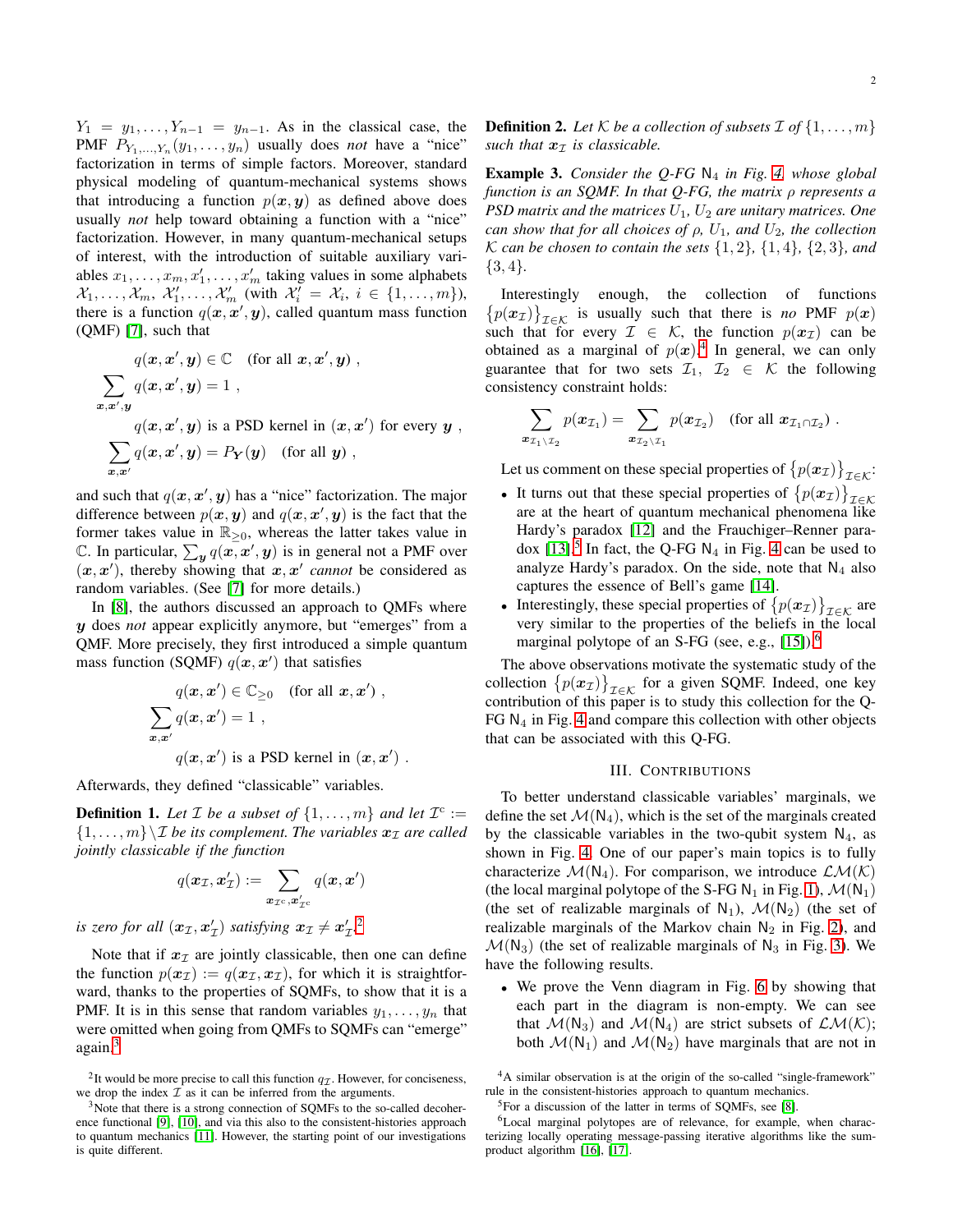<span id="page-2-0"></span>

Fig. 1: The S-NFG  $N_1$ . Fig. 2: The S-NFG  $N_2$ . Fig. 3: The S-NFG N3.



Fig. 6: The Venn diagram for  $\mathcal{M}(N_1)$ ,  $\mathcal{M}(N_2)$ ,  $\mathcal{M}(K)$ ,  $\mathcal{M}(N_4)$ , and  $LM(K)$ .

 $M(N)$ 

 $\mathcal{M}(N_4)$ ; the set  $\mathcal{M}(N_4)$  consists of marginals that are not compatible with any joint PMF.

- We generalize the Clauser-Horne-Shimony-Holt (CHSH) inequality [\[18\]](#page-5-16) for Pearson correlation coefficients (PCCs), which resolves a conjecture proposed in [\[19\]](#page-5-17). Because PCCs are non-linear functions with respect to marginals, the inequality has a non-trivial proof. We suspect that the proof approach is applicable for proving other non-linear Bell inequalities. A violation of this inequality indicates that the associated marginals are not in  $\mathcal{M}(N_3)$ .
- We illustrate Hardy's paradox, Bell's game, and the maximum quantum violation of the PCC-based CHSH inequality by the classicable variables in  $N_4$  in Fig. [4.](#page-2-0)

Besides these specific results, our paper is, more generally, about leveraging tools from factor graphs to understand certain quantities of interest in quantum information processing. In particular, given that factor graphs have been proven very

useful in classical information processing, but can also be used for doing quantum information processing, they allow one to understand and appreciate the similarities and the differences between classical and quantum information processing.

The rest of this paper is structured as follows. Section [IV](#page-2-1) reviews some basics of S-FGs. In particular, Section [IV-A](#page-3-0) proves the PCC-based CHSH inequality, and Section [IV-B](#page-4-0) discusses the Markov chain in Fig. [2.](#page-2-0) Section [V](#page-4-1) introduces  $N_4$ , proves the Venn diagram in Fig. [6](#page-2-0) and illustrates the maximum quantum violation of the PCC-based CHSH inequality. Many details are left out due to space constraints; a more detailed discussion is given in [\[20\]](#page-5-18).

#### *A. Basic Notations and Definitions*

The sets  $\mathbb{R}, \mathbb{R}_{\geq 0}, \mathbb{R}_{\geq 0}$ , and  $\mathbb C$  denote the field of real numbers, the set of nonnegative real numbers, the set of positive real numbers, and the field of complex numbers, respectively. An overline denotes complex conjugation. For any statement  $S$ , by the Iverson's convention, the function  $[S]$ is defined to be  $[S] := 1$  if S is true and  $[S] := 0$  otherwise.

### <span id="page-2-1"></span>IV. STANDARD NORMAL FACTOR GRAPHS (S-NFGS)

In this section, we review some basic concepts and properties of an S-NFG. The word "normal" refers to the fact that variables are arguments of only one or two local functions. We use an example to introduce the fundamental concepts of an S-NFG first.

Example 4. *[\[1\]](#page-5-0), [\[3\]](#page-5-1) Consider the multivariate function*

$$
g_{\mathsf{N}_1}(x_1,\ldots,x_4) = f_{1,2}(x_1,x_2) \cdot f_{1,4}(x_1,x_4) \cdot f_{3,2}(x_3,x_2) \cdot f_{3,4}(x_3,x_4),
$$

where  $g_{N_1}$ , the so-called global function, is defined to be the *product of the so-called local functions*  $f_{1,2}$ ,  $f_{1,4}$ ,  $f_{3,2}$  and f3,4*. We can visualize the factorization of* g *with the help of the* S-FG  $N_1$  *in Fig.* [1.](#page-2-0) Note that the S-FG  $N_1$  consists of *four function nodes*  $f_{1,2}, \ldots, f_{3,4}$  *and four (full) edges with associated variables*  $x_1, \ldots, x_4$ .

For an S-NFG, a half edge is an edge incident on one function node only and a full edge is an edge incident on two function nodes.

**Definition 5.** *The S-NFG*  $N(\mathcal{F}(N), \mathcal{E}(N), \mathcal{X}(N))$  *consists of:* 

- 1) *The graph*  $(F(N), E(N))$  *with vertex set*  $F(N)$  *and edge set*  $\mathcal{E}(\mathsf{N})$ *, where*  $\mathcal{E}(\mathsf{N})$  *consists of all full edges and half edges in* <sup>N</sup>*. With some slight abuse of notation, an* <sup>f</sup> <sup>∈</sup> <sup>F</sup>(N) *will denote a function node and the corresponding local function.*
- 2) *The alphabet*  $\mathcal{X}(\mathsf{N}) := \prod_{e \in \mathcal{E}(\mathsf{N})} \mathcal{X}_e$ *, where*  $\mathcal{X}_e$  *is the alphabet associated with the edge*  $e \in \mathcal{E}(\mathbb{N})$ *.*

**Definition 6.** Given  $N(\mathcal{F}(N), \mathcal{E}(N), \mathcal{X}(N))$ , we make the fol*lowing definitions:*

- 1) *For every function node* <sup>f</sup> ∈ F(N)*, the set* ∂f *is the set of edges incident on* f*.*
- 2) An assignment  $x := (x_e)_{e \in \mathcal{E}(N)} \in \mathcal{X}(N)$  is called a *configuration of the S-NFG.*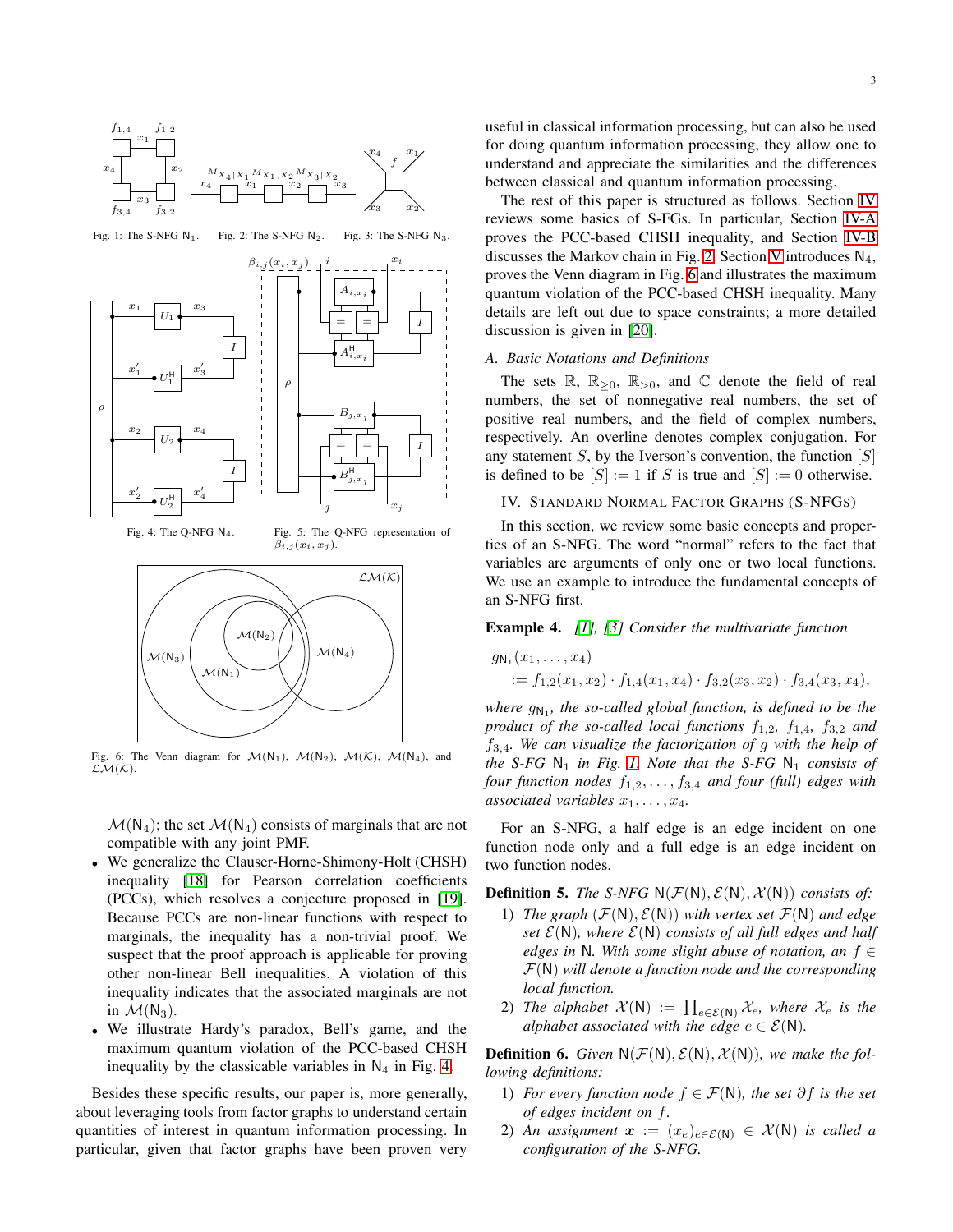- 3) *The local function* f *associated with function node* f ∈  $\mathcal{F}(\mathsf{N})$  *denotes an arbitrary mapping*  $f : \prod_{e \in \partial f} \mathcal{X}_e \rightarrow$  $\mathbb{R}_{\geq 0}$ .
- 4) The global function is  $g_N(x) := \prod_{f \in \mathcal{F}(N)} f(x_{\partial f}).$
- 5) The partition function is  $Z(N) := \sum_{x=0}^{N} g_N(x)$ , where *The paramon function is*  $Z(N)$  *.—*  $\sum_{x}$  *denotes*  $\sum_{x \in \mathcal{X}(N)}$ .
- 6) The PMF induced on N is  $p_N(x) := g_N(x)/Z(N)$ .
- 7) Let  $\mathcal I$  be a subset of  $\mathcal E(\mathsf{N})$  and let  $\mathcal I^c := \mathcal E(\mathsf{N}) \setminus \mathcal I$  be *its complement. The marginal*  $p_{N,T}(x_T)$  *is defined to be*  $p_{\mathsf{N},\mathcal{I}}(\boldsymbol{x}_{\mathcal{I}}) := \sum_{\boldsymbol{x}_{\mathcal{I}^c}} p_{\mathsf{N}}(\boldsymbol{x}).$

**Definition 7.** *Considering*  $N \in \{N_1, N_2, N_3\}$ *, we make the following definitions:*

- 1) *The alphabet*  $\mathcal{X}_e$  *is*  $\mathcal{X}_e := \{0, 1\}$  *for all*  $e \in \mathcal{E}(\mathbb{N})$ *.*
- 2) *The set* K *is*  $K := \{\{1, 2\}, \{1, 4\}, \{2, 3\}, \{3, 4\}\}.$
- 3) *For*  $\{i, j\} \in \mathcal{K}$ , the marginal  $p_{\mathsf{N},i,j}$  is defined to be a  $|\mathcal{X}_e|$ -by- $|\mathcal{X}_e|$  *matrix with the entry*  $p_{\mathsf{N},i,j}(x_i,x_j)$  *and the marginal*  $p_{N,i}$  *is defined to be a*  $|\mathcal{X}_e|$ *-by-* $|\mathcal{X}_e|$  *diagonal matrix with*  $p_{N,i}(x_i)$  *being the*  $x_i$ -th diagonal term.
- 4) *The collection of matrices* β *is defined to be* β :=  $((\beta_{i,j})_{\{i,j\}\in\mathcal{K}},(\beta_i)_{i\in\mathcal{E}(\mathbb{N}_1)})$ . In particular, the matrix  $\beta_{i,j}$  *is defined to be a*  $|\mathcal{X}_e|$ -by- $|\mathcal{X}_e|$  *matrix with entry*  $\beta_{i,j}(x_i,x_j) \in \mathbb{R}_{\geq 0}$  and the matrix  $\beta_i$  is defined to be a  $|\mathcal{X}_e|$ -by- $|\mathcal{X}_e|$  *diagonal matrix with*  $\beta_i(x_i) \in \mathbb{R}_{\geq 0}$  *being the*  $x_i$ -th diagonal term.
- 5) *The set of realizable marginals of* N *is defined to be*

$$
\mathcal{M}(\mathsf{N}) := \left\{ \beta \middle| \begin{array}{l} \text{there exists an } \mathcal{F}(\mathsf{N}) \text{ such that} \\ \beta_{i,j} = p_{\mathsf{N},i,j}, \ \beta_i = p_{\mathsf{N},i}, \ \{i,j\} \in \mathcal{K} \end{array} \right\}.
$$

6) *The set* LM(K) *is defined to be*

$$
\mathcal{LM}(\mathcal{K}) := \left\{\beta \left| \begin{array}{l} 0 \leq \beta_{i,j}(x_i, x_j) \leq 1, \ \forall x_i, x_j, i, j \\ \sum_{x_j} \beta_{i,j}(x_i, x_j) = \beta_i(x_i), \ \forall x_i, i \\ \sum_{x_i} \beta_{i,j}(x_i, x_j) = \beta_j(x_j), \ \forall x_j, j \\ \sum_{x_i} \beta_i(x_i) = 1, \ \forall i \end{array} \right\}\right\}
$$

The set  $LM(K)$  is essentially the local marginal poly*tope of the S-NFG*  $N_1$  *in Fig. [1.](#page-2-0) The definition of the local marginal polytope for an S-NFG is given in [\[15,](#page-5-13) Section 4.1.1].*

7) *For each* β ∈ LM(K) *and* {i, j} ∈ K*, each marginal* βi,j *can be used to represent the PMF for two random variables*  $Y_1, Y_2 \in \mathcal{X}_e$  by setting the probability  $Pr(Y_1 = x_i, Y_2 = x_j) = \beta_{i,j}(x_i, x_j), x_i, x_j \in \mathcal{X}_e$ . The *functions*  $Cov(Y_1, Y_2)$ *,*  $Var(Y_1)$ *,*  $Var(Y_2)$  *are defined to be the covariance of*  $Y_1$  *and*  $Y_2$ *, and the variances of*  $Y_1$  *and*  $Y_2$ *, respectively. When*  $\text{Var}(Y_1)$ *,*  $\text{Var}(Y_2) > 0$ *, the PCC of*  $Y_1$  *and*  $Y_2$  *is defined to be*  $Corr(\beta_{i,j})$  :=  $Cov(Y_1, Y_2) / \sqrt{Var(Y_1) \cdot Var(Y_2)}$ .

When there is no ambiguity, we use short-hands  $(\cdot)_{i,j}$ ,  $(\cdot)_i, \sum_{x_i}$ , and  $\{\cdot\}_{x_i}$  for  $(\cdot)_{\{i,j\}\in\mathcal{K}}$ ,  $(\cdot)_{i\in\mathcal{E}(\mathsf{N}_1)}$ ,  $\sum_{x_i\in\mathcal{X}_e}$ , and  $\{\cdot\}_{x_i \in \mathcal{X}_e}$ , respectively.

Because  $LM(K)$  is a convex set by definition, Carathéodory's theorem [\[21,](#page-5-19) Proposition B.6] states that each element in  $LM(K)$  can be written as a convex combination of the vertices in  $\mathcal{LM}(\mathcal{K})$ . The full list of the vertices in  $\mathcal{LM}(\mathcal{K})$  is given in [\[20,](#page-5-18) Appendix A].

**Proposition 8.** *For*  $\{i, j\} \in \mathcal{K}$  *and*  $0 < \beta_i(0), \beta_j(0) < 1$ *, the PCC*  $Corr(\beta_{i,j})$  *satisfies* 

$$
Corr(\beta_{i,j}) = \frac{\det(\beta_{i,j})}{\sqrt{\det(\beta_i) \cdot \det(\beta_j)}}.
$$

*The requirement*  $0 < \beta_i(0), \beta_i(0) < 1$  *ensures that*  $\det(\beta_i)$ ,  $\det(\beta_j) > 0$ , and thus  $Corr(\beta_{i,j})$  *is well-defined.* 

*Proof.* See the proof of [\[20,](#page-5-18) Corollary 9].

**Definition 9.** Suppose that  $\beta \in \mathcal{LM}(\mathcal{K})$  and  $0 < \beta_i(0)$ 1,  $i \in \mathcal{E}(\mathsf{N}_1)$ *, we define* 

CorrCHSH(
$$
\boldsymbol{\beta}
$$
) :=  
Corr( $\boldsymbol{\beta}_{1,2}$ ) + Corr( $\boldsymbol{\beta}_{1,4}$ ) + Corr( $\boldsymbol{\beta}_{3,2}$ ) - Corr( $\boldsymbol{\beta}_{3,4}$ ).

<span id="page-3-0"></span>*A. Properties for*  $N_3$ 

.

In this subsection, we prove inequalities with respect to CorrCHSH( $\beta$ ) for  $\beta \in \mathcal{M}(N_3)$ . These inequalities genuinely are (nonlinear) Bell inequalities [\[22\]](#page-5-20) in the usual sense. By definition, it holds that

$$
\mathcal{M}(N_1)\subseteq \mathcal{M}(N_3),\qquad \mathcal{M}(N_2)\subseteq \mathcal{M}(N_3),
$$

so any inequality that holds for all  $\beta \in \mathcal{M}(N_3)$  also holds for all  $\beta \in \mathcal{M}(N_1) \cup \mathcal{M}(N_2)$ .

<span id="page-3-1"></span>**Theorem 10.** *For any*  $\beta \in \mathcal{M}(N_3)$  *such that*  $0 < \beta_i(0) < 1$ *for all*  $i \in \mathcal{E}(\mathsf{N}_1)$ *, we have* 

$$
|{\rm CorrCHSH}(\pmb\beta)|<2\sqrt{2}.
$$

*Proof.* We prove it by contradiction. On the one hand, the set  $\mathcal{M}(N_3)$  consists of marginals for binary random variables only. On the other hand, to have CorrCHSH( $\beta$ ) =  $2\sqrt{2}$  for some  $\beta \in \mathcal{M}(N_3)$ , the PMF realizing  $\beta$  needs to be the joint PMF for random variables with alphabet size greater than two. For details, see the proof in [\[20,](#page-5-18) Appendix C].

The main idea in the proof of Theorem [10](#page-3-1) can be used to verify whether a proposed bound for a function with binary random variables is achievable. It is different from the idea in the proof of the upcoming Theorem [11.](#page-3-2)

<span id="page-3-2"></span>**Theorem 11.** *For any*  $\beta \in \mathcal{M}(N_3)$  *such that*  $0 < \beta_i(0) < 1$ *for all*  $i \in \mathcal{E}(\mathsf{N}_1)$ *, we have*  $|\text{CorrCHSH}(\boldsymbol{\beta})| \leq 5/2$ *.* 

*Proof.* We give a proof sketch here. For details, see the proof in [\[20,](#page-5-18) Appendix E].

- Consider a subset of  $LM(K)$  such that in this subset,  $0 < \beta_i(0) < 1$  for  $i \in \mathcal{E}(\mathsf{N}_1)$ , and the elements in  $\boldsymbol{\beta}$ satisfy the original linear CHSH inequality. Denote this set as  $\mathcal{LM}_{CHSH}(\mathcal{K})$ . We have  $\mathcal{M}(N_3) \subsetneq \mathcal{LM}_{CHSH}(\mathcal{K})$ .
- Find a  $\beta^* \in \mathcal{M}(N_3)$  such that CorrCHSH( $\beta^*$ ) = 5/2.
- We formulate an optimization problem where CorrCHSH( $\beta$ ) is maximized over  $\beta \in \mathcal{LM}_{CHSH}(\mathcal{K})$ such that  $\beta$  has a similar structure as  $\beta^*$ , e.g., having the same number of zero entries in  $(\beta_{i,j})_{i,j}$ . Note that this optimization problem has linear constraints only, which helps determine the optimal solution. We prove CorrCHSH( $\beta$ ) < 5/2 in this case.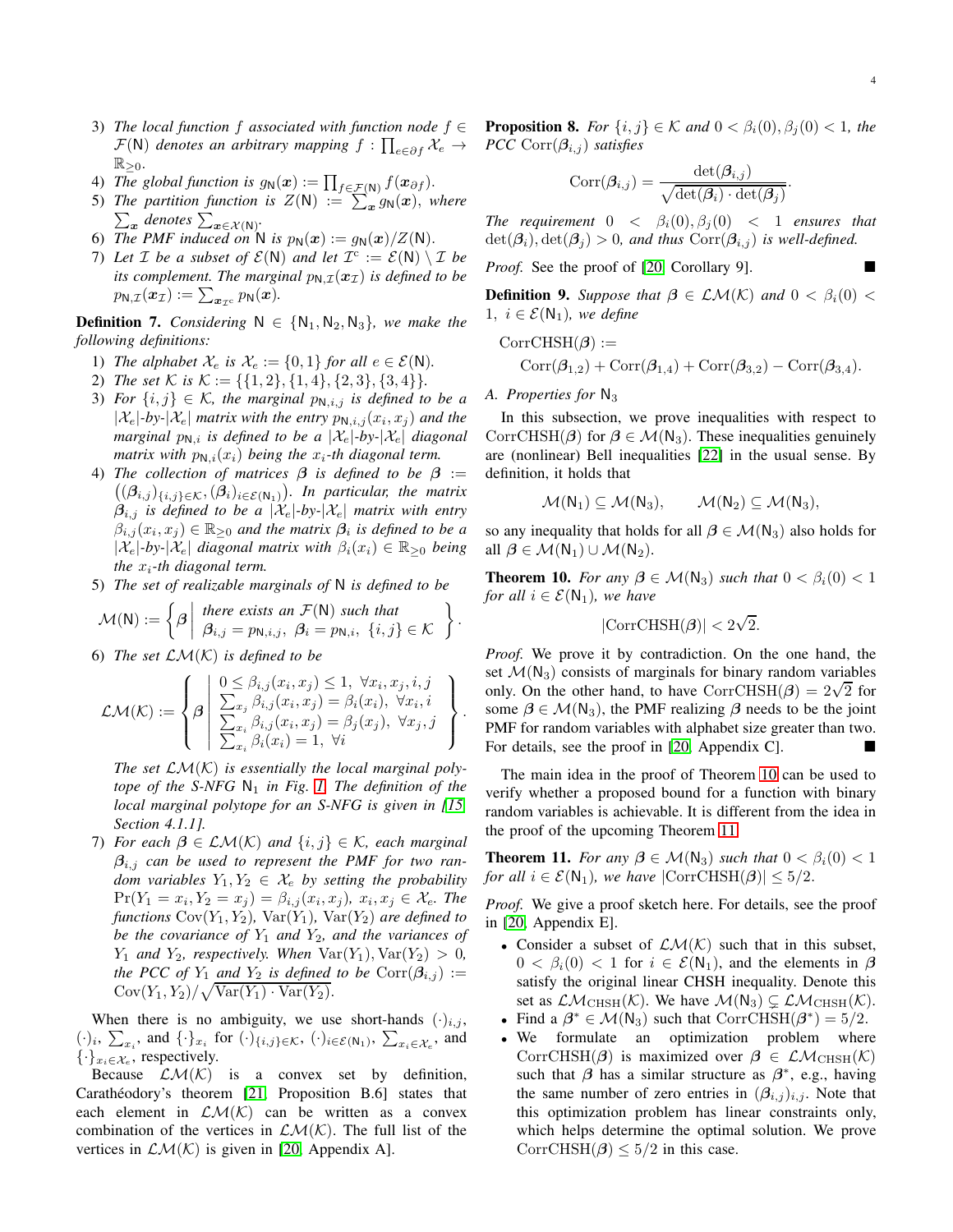- We generalize the proof for all  $\beta \in \mathcal{LM}_{\text{CHSH}}(\mathcal{K})$ .
- The proof of CorrCHSH( $\beta$ )  $\geq -5/2$  is similar.

Theorem [11](#page-3-2) proves the conjecture stated in [\[19\]](#page-5-17). The key idea of the proof is that we consider  $\mathcal{LM}_{CHSH}(\mathcal{K})$  instead of  $\mathcal{M}(N_3)$ . Suppose that we want to prove CorrCHSH( $\beta$ )  $\leq$  $5/2$  for  $\beta \in \mathcal{M}(N_3)$  directly. Because  $\mathcal{M}(N_3)$  is a convex set, for any  $\beta \in \mathcal{M}(N_3)$ , the marginal  $\beta_{i,j}$  can be written as a convex combination of some joint PMF for  $X_1, \ldots, X_4$ , i.e.,  $\{p_{\mathsf{N}_3}(\boldsymbol{x})\}_{\boldsymbol{x}}$ , which makes the expression of CorrCHSH $(\beta)$  non-trivial. By considering a superset of  $\mathcal{M}(N_3)$ , i.e.,  $\mathcal{LM}_{CHSH}(\mathcal{K})$ , we can simplify CorrCHSH( $\beta$ ). We suspect that this idea can be generalized in the proof of other non-linear Bell inequalities.

## <span id="page-4-0"></span>*B. Markov Chain in Fig. [2](#page-2-0)*

In this subsection, we consider the Markov chain  $N_2$  in Fig. [2.](#page-2-0)

<span id="page-4-2"></span>**Theorem 12.** For the Markov chain  $N_2$  in Fig. [2,](#page-2-0) we have

$$
Corr(\boldsymbol{\beta}_{3,4}) = Corr(\boldsymbol{\beta}_{3,2}) \cdot Corr(\boldsymbol{\beta}_{1,2}) \cdot Corr(\boldsymbol{\beta}_{1,4}).
$$

*Proof.* See [\[23,](#page-5-21) Corollary 19].

<span id="page-4-4"></span>**Corollary 13.** For the Markov chain  $N_2$  in Fig. [2,](#page-2-0) it holds *that*  $|\text{Corr}(\beta_{3,4})| \leq |\text{Corr}(\beta_{1,2})| \leq 1.$ 

*Proof.* It can be proven using Theorem [12](#page-4-2) and  $|\text{Corr}(\beta_{i,j})| \leq$ 1 for  $\{i, j\} \in \mathcal{K}$ .

We prove another variation of the PCC-based CHSH inequality for  $N_2$ .

**Corollary 14.** For the Markov chain  $N_2$  in Fig. [2,](#page-2-0) we have

 $|\text{Corr}(\beta_{1,2}) + \text{Corr}(\beta_{2,4}) + \text{Corr}(\beta_{1,3}) - \text{Corr}(\beta_{3,4})| \leq 2.$ 

<span id="page-4-1"></span>*Proof.* See the proof of [\[20,](#page-5-18) Proposition 20].

## V. QUANTUM-PROBABILITY NORMAL FACTOR GRAPHS (Q-NFGS)

This section considers a quantum system represented by the Q-NFG  $N_4$  in Fig. [4.](#page-2-0) Such Q-NFGs have been discussed thoroughly in [\[7\]](#page-5-5), [\[8\]](#page-5-6). Note that in Fig. [4](#page-2-0) and Fig. [5,](#page-2-0) the row index of a matrix is marked by a black dot. The details of  $N_4$ are shown in [\[20,](#page-5-18) Definition 21].

**Proposition 15.** For any  $\{i, j\} \in \mathcal{K}$ , the variables  $\tilde{x}_i$  and  $\tilde{x}_i$  are jointly classicable, which implies that the marginals  $q_{i,j}(\tilde{x}_i, \tilde{x}_j)$  and  $q_i(\tilde{x}_i)$  are non-negative real numbers for any  $\tilde{x}_i, \tilde{x}_j \in \mathcal{X}_e^2.$ 

*Proof.* It can be proven directly by Definition [1.](#page-1-5)

Then we define the set of realizable marginals of  $N_4$  based on the jointly classicable variables  $\tilde{x}_i$  and  $\tilde{x}_j$  for all  $\{i, j\} \in \mathcal{K}$ .

**Definition 16.** *With*  $\tilde{0} := (0, 0)$ *,*  $\tilde{1} := (1, 1)$ *, and*  $\{i, j\} \in \mathcal{K}$ *, the matrices*  $q_{i,j}$  and  $q_i$  induced by  $q_{\text{N}_4}$  are defined to be

$$
\boldsymbol{q}_{i,j} := \begin{pmatrix} q_{i,j}(\tilde{0},\tilde{0}) & q_{i,j}(\tilde{0},\tilde{1}) \\ q_{i,j}(\tilde{1},\tilde{0}) & q_{i,j}(\tilde{1},\tilde{1}) \end{pmatrix}, \ \boldsymbol{q}_i := \begin{pmatrix} q_i(\tilde{0}) & 0 \\ 0 & q_i(\tilde{1}) \end{pmatrix}.
$$

*The set of realizable marginals of*  $N_4$  *is defined to be the set*  $\mathcal{M}(\mathsf{N}_4) := \{ \beta | \beta_{i,j} = q_{i,j}, \ \beta_i = q_i, \ \{i,j\} \in \mathcal{K} \}$ *, which is not the set of quantum correlations in the usual Bell nonlocality sense.*

**Proposition 17.** *For any*  $\beta \in \mathcal{M}(N_4)$ *, there exist matrices*  $\rho$ *,*  $U_1$ *, and*  $U_2$  *such that* 

$$
\beta_{i,j}(x_i, x_j) = \text{Tr}\big((A_{i,x_i} \otimes B_{j,x_j}) \cdot \rho \cdot (A_{i,x_i} \otimes B_{j,x_j})^{\mathsf{H}}\big), \tag{1}
$$

*for all*  $x_i, x_j \in \mathcal{X}_e$  *and*  $\{i, j\} \in \mathcal{K}$ *, where* 

<span id="page-4-3"></span>
$$
A_{i,x_i} := E_{x_i} \cdot U_1^{[i=3]}, \ B_{j,x_j} := E_{x_j} \cdot U_2^{[j=4]},
$$
  

$$
E_{x_i}(y_i, y_i') := [y_i = x_i] \cdot [y_i = y_i'], \ x_i, y_i, y_i' \in \mathcal{X}_e.
$$

*Note that the set*  ${E_{x_i}}_{x_i}$  *denotes the measurement of a single qubit in the computational basis. Then we have*

$$
\sum_{x_i \in \mathcal{X}_e} A_{i,x_i}^{\mathsf{H}} \cdot A_{i,x_i} = \sum_{x_j \in \mathcal{X}_e} B_{j,x_j}^{\mathsf{H}} \cdot B_{j,x_j} = I, \quad \{i,j\} \in \mathcal{K},
$$

*which shows that both*  $\{A_{i,x_i}\}_{x_i}$  *and*  $\{B_{j,x_i}\}_{x_i}$  *are sets of measurement matrices with binary outcomes*  $x_i$  *and*  $x_j$ *, respectively.*

*Proof.* It can be proven directly.

After closing the dashed box in Fig. [5,](#page-2-0) i.e., summing over the variables inside the box, we obtain [\(1\)](#page-4-3).

<span id="page-4-5"></span>**Proposition 18.** *There exists a*  $\beta \in M(N_4)$  *such that*  $|\text{Corr}(\beta_{3,4})| > |\text{Corr}(\beta_{1,2})|$ .

*Proof.* See [\[20,](#page-5-18) Proposition 26].

Compared with Corollary [13,](#page-4-4) Proposition [18](#page-4-5) implies that  $\mathcal{M}(N_4)$  provides extra  $\beta$  that is not in  $\mathcal{M}(N_2)$ .

Theorem 19. *The Venn diagram in Fig. [6](#page-2-0) holds.*

*Proof.* See the proof of [\[20,](#page-5-18) Theorem 49].

We make some remarks on the Venn diagram in Fig. [6:](#page-2-0)

- On the one hand, the set  $\mathcal{M}(N_4)$  provides extra marginals that are not in  $\mathcal{M}(N_3)$ . For example, by introducing entanglement in the quantum system, one can obtain a set of incompatible marginals (see, e.g., [\[20,](#page-5-18) Example 30]).
- On the other hand, the sets  $\mathcal{M}(N_1)$ ,  $\mathcal{M}(N_2)$ , and  $\mathcal{M}(N_3)$ also consist of marginals that are not in  $\mathcal{M}(N_4)$ .

<span id="page-4-6"></span>**Proposition 20.** *For*  $\beta \in \mathcal{M}(\mathbb{N}_4)$  *satisfying*  $0 < \beta_i(0) < 1$ *for all*  $i \in \mathcal{E}(\mathsf{N}_1)$ *, we have*  $|\text{CorrCHSH}(\boldsymbol{\beta})| \leq 2\sqrt{2}$ .

*Proof.* See [\[19,](#page-5-17) Appendix B].

Proposition 21. *Hardy's paradox [\[12\]](#page-5-10) and Bell's game [\[14\]](#page-5-12) can be illustrated via the classicable variables induced by the*  $SQMF$   $q_{N_4}(\tilde{x})$ *. In Bell's game, we have*  $CorrCHSH(\beta)$  =  $2\sqrt{2}$ , which also realizes the maximum quantum violation of CorrCHSH(β) *as proven in Proposition [20.](#page-4-6)*

*Proof.* See [\[20,](#page-5-18) Example 30, Proposition 31]. ■

 $\blacksquare$